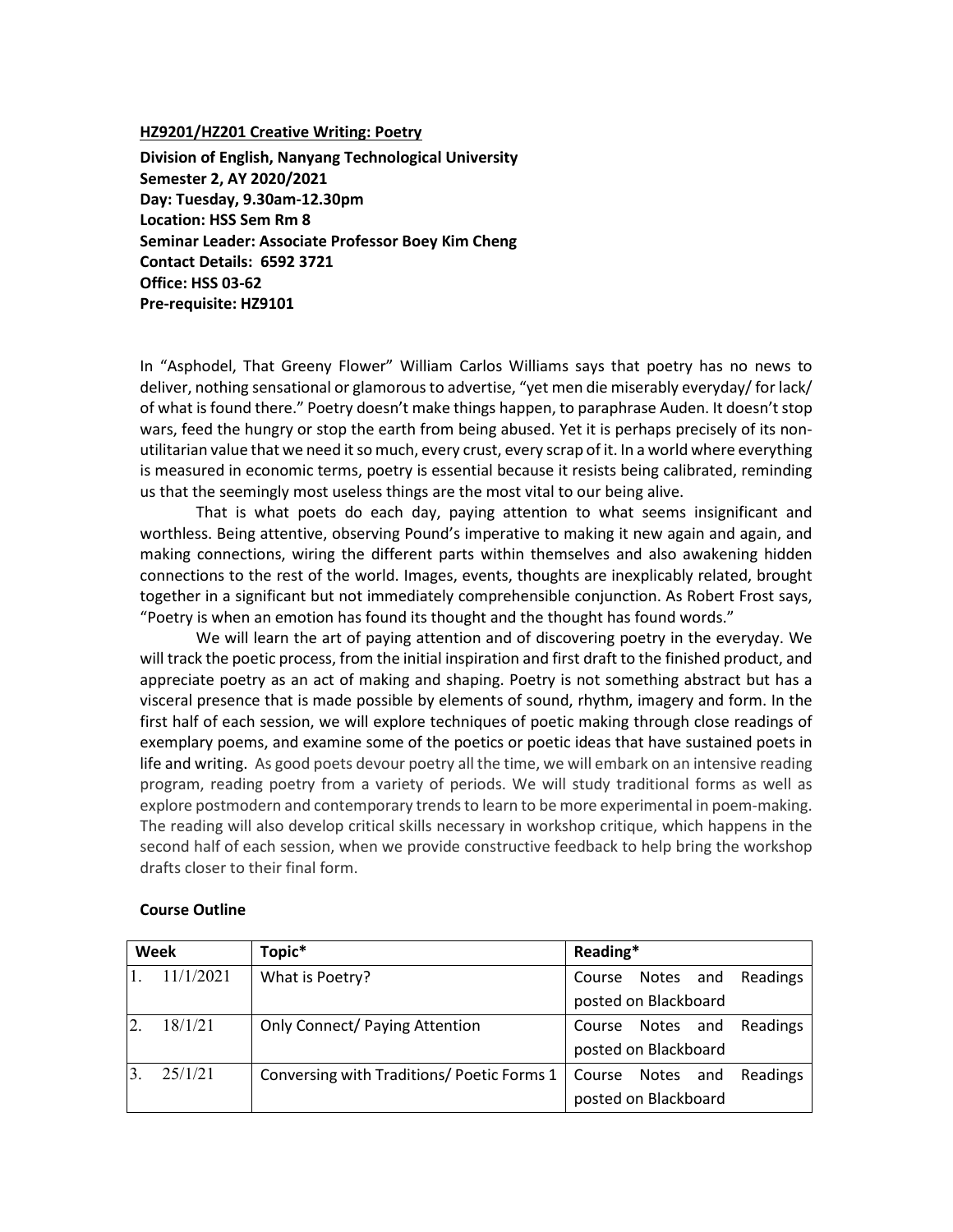| 4. | 1/2/21              | The Work of Memory                                        | Readings<br><b>Notes</b><br>Course<br>and |  |  |  |
|----|---------------------|-----------------------------------------------------------|-------------------------------------------|--|--|--|
|    |                     |                                                           | posted on Blackboard                      |  |  |  |
| 5. | 8/2/21              | The Music of the Line                                     | Course<br><b>Notes</b><br>Readings<br>and |  |  |  |
|    |                     |                                                           | posted on Blackboard                      |  |  |  |
| 6. | 15/2/21             | Poetry of Place                                           | Course<br>Notes<br>and<br>Readings        |  |  |  |
|    |                     |                                                           | posted on Blackboard                      |  |  |  |
| 7. | 22/2/21             | Conversing with Traditions/ Poetic Forms 2                | Readings<br>Course<br>Notes<br>and        |  |  |  |
|    |                     | First Portfolio due in class                              | posted on Blackboard                      |  |  |  |
|    |                     | <b>RECESS WEEK</b>                                        |                                           |  |  |  |
|    |                     |                                                           |                                           |  |  |  |
| 8. | 8/3/21              | Who's Talking? The Dramatic Monologue                     | Course<br><b>Notes</b><br>Readings<br>and |  |  |  |
|    |                     |                                                           | posted on Blackboard                      |  |  |  |
| 9. | 15/3/21             | Poetry of the Self                                        | Course<br><b>Notes</b><br>Readings<br>and |  |  |  |
|    |                     |                                                           | posted on Blackboard                      |  |  |  |
|    | $10. \quad 22/3/21$ | Stretching the Line - the Prose Poem                      | Readings<br>Course<br><b>Notes</b><br>and |  |  |  |
|    |                     |                                                           | posted on Blackboard                      |  |  |  |
|    | 11. 29/3/21         | Thinking Imagery/ Ekphrastic poetry                       | Readings<br>Notes<br>and<br>Course        |  |  |  |
|    |                     |                                                           | posted on Blackboard                      |  |  |  |
|    | 12. 5/4/21          | The Elegy                                                 | Readings<br>Course<br><b>Notes</b><br>and |  |  |  |
|    |                     |                                                           | posted on Blackboard                      |  |  |  |
|    | 13. 12/4/21         | Revision                                                  | Notes<br>Readings<br>Course<br>and        |  |  |  |
|    |                     |                                                           | posted on Blackboard                      |  |  |  |
|    |                     | TBA: Final Portfolio and Reflective Essay Due 21/4/20 5pm |                                           |  |  |  |

\*Course Outline: Please note that the outline is indicative. Topics covered from week to week will vary in order and emphasis depending on the direction provided by the course participants.

# *Course Aims*

In this course, you will learn the art of paying attention and of discovering poetry in the everyday. You will study exemplary poems with a view to recognizing and utilizing poetic techniques, and write poems via exercises and assignments designed to enable you to view the world as the potentiality of poetry. Along with acquiring a practitioner's understanding of the creative process, you will learn to evaluate your own writing and its impact on readers and audiences.

## *Learning Outcomes*

By the end of this course, you will be able to:

- 1. Examine various forms of poetry from a writerly and critical point of view.
- 2. Employ techniques involved in shaping a poem.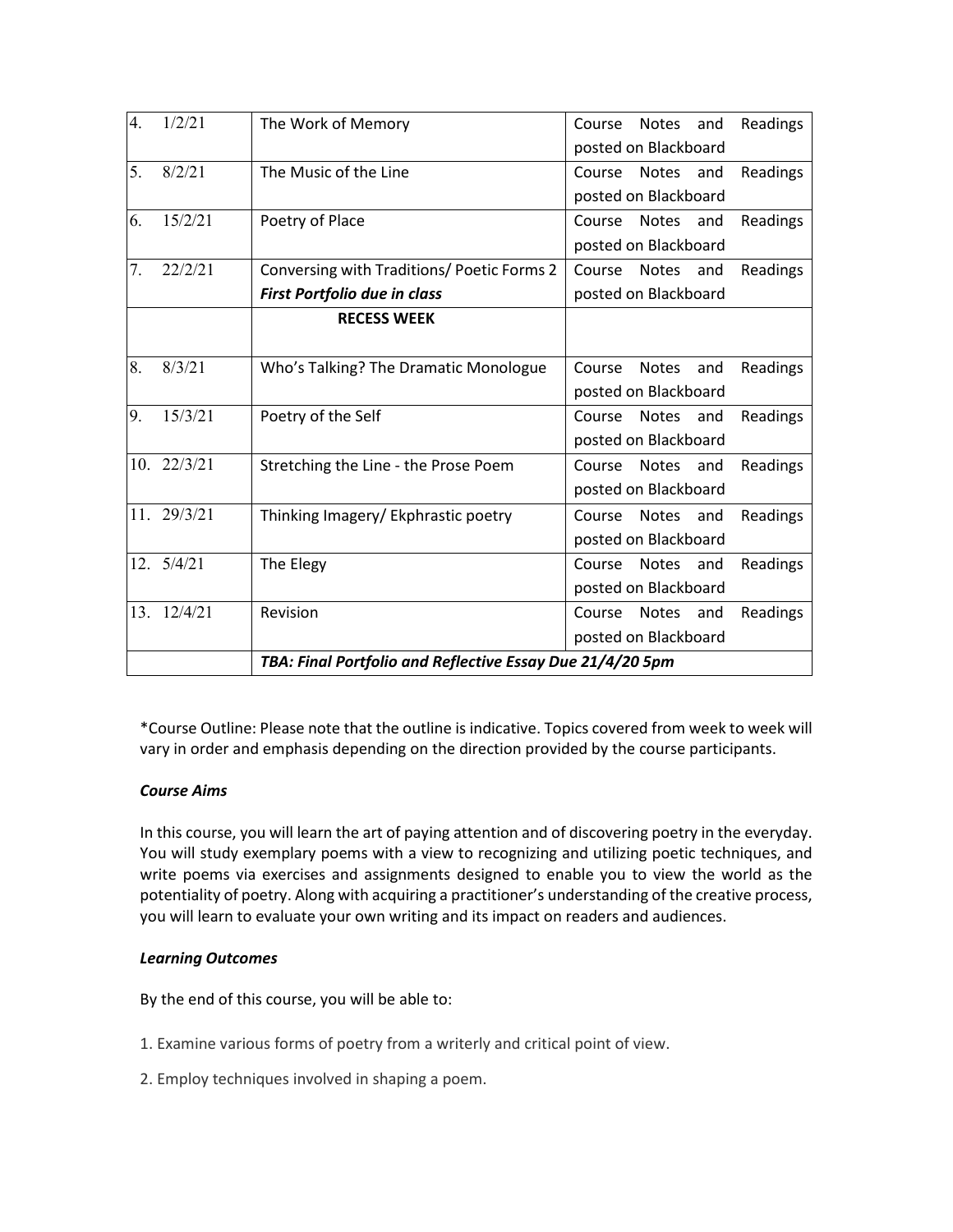3. Apply the knowledge acquired of poetic ideas and theories which inform particular kinds of poetry.

4. Communicate effectively through textual analysis and creative practice.

5. Develop your own voice by using knowledge of an array of poetic voices from local to the global.

#### *Assessment*

Course grades will be determined by the following:

**Written Assignments:**

**20% - Participation:** Participation mark will reflect attendance, willingness to come to class prepared and contributions to class discussions and activities (such as writing exercises and presentations).

**20% - First Portfolio of poems**: 3-5 poems, depending on length of each poem. Not more than 5 pages. Use 1.5 spacing for the poems.

**20% - Reflective Essay**: 1000 words. The essay should demonstrate an engagement with poetics or with a key aspect of poetic form, craft or technique that is the central theme or preoccupation of your creative work. For example, if the portfolio consists primarily of sonnets, then the essay should demonstrate an awareness of the history of the form and its contemporary relevance; it should also examine how formal demands are met or modified in your poems, and how the sonnet form relates to the thematic content of your creative work. The essay should also conduct a coherent discussion of exemplary poets and poems who have influenced your work. There should be evidence of critical research and it should accompanied by a short but relevant bibliography (MLA style).

**40% - Final Portfolio of poems:** 4-8 poems, depending on length of each poem. Not more than 8 pages. Use 1.5 spacing for the poems.

## *Required Reading*

Seminar Notes and Poetry Readings will be posted on Blackboard

#### **SEMINAR NOTES:**

- Please be present, and please be on time. If you enter late, there's no need to apologise, but settle into the class with the minimum disruption. If you are more than 20 minutes late to class, this will count as an absence.
- Use of the Internet during class time is not allowed.
- Eating is not allowed during class time.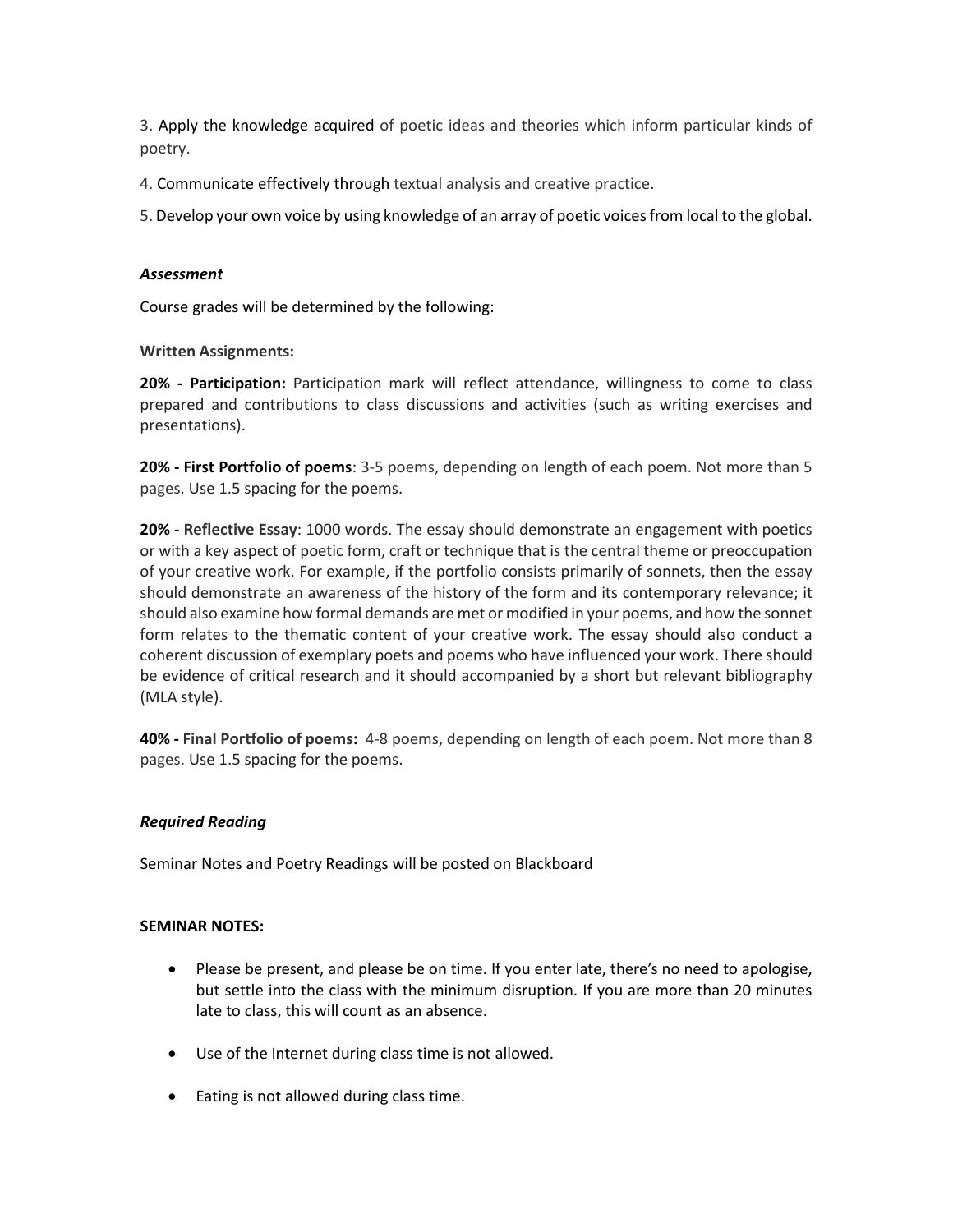- Please turn your phones off in class.
- The group needs your thoughts. Your comments, questions and contributions are invited, welcome, and absolutely necessary to productive creative discussion – however basic or as-yet-unformed those thoughts may be. However, make sure you listen as well as speak, and that you respect writing time as silent time, unless otherwise advised.
- Please let your seminar leader know as soon as possible if you have any disability or other issue that requires special accommodation in class (examples: you need to sit in a special position so you can see or hear well; you need to leave your phone on in case of a family emergency; you need to leave class early to attend a medical appointment, etc.).

#### **BEYOND THE SEMINARS:**

#### **Writing time**

Your participation in this course needs to be supported by substantial time spent writing outside of class. This is necessary for basic completion of the assignments.

For those of you who wish to have creative writing (or any creative practice) as an active part of your lives in the future, success in this course will not be measured by grades, but by how effectively you set up the physical and intellectual habits of writing, reading and engaging with new ideas. Dedication to these habits will show results in your grades, but also in the richness of your writing, and in the quality of your broader life experience. Please make the most of this rare opportunity.

#### **Writing sources**

Language is shared; texts always bear the traces of the texts that surround and precede them. You are encouraged to make conscious and creative use of source texts of many kinds and in many ways. You might, for example, re-situate in a poem the fragments of a conversation you've overheard, or use the narrative structure of a song you know as the basis for a story. Be aware of (and avoid) the problems of plagiarism, but also partake of the great storehouse of language around you. You can use a writing journal as a place to collect source material if you wish, or keep other notebooks.

#### **Revision**

Even though publishing writers occasionally (very occasionally) write work that achieves all its aims on the first draft, this is not a skill that can be learned in a semester. More often published work has gone through many phases of revision – and learning to revise is central to the aims of this class. Keep early drafts of your work, and take risks as you make new versions. Not everything you try will work, but if you are only willing to change the odd word or punctuation mark, you will miss at least half of the adventure of writing.

#### *ASSESSMENT NOTES***:**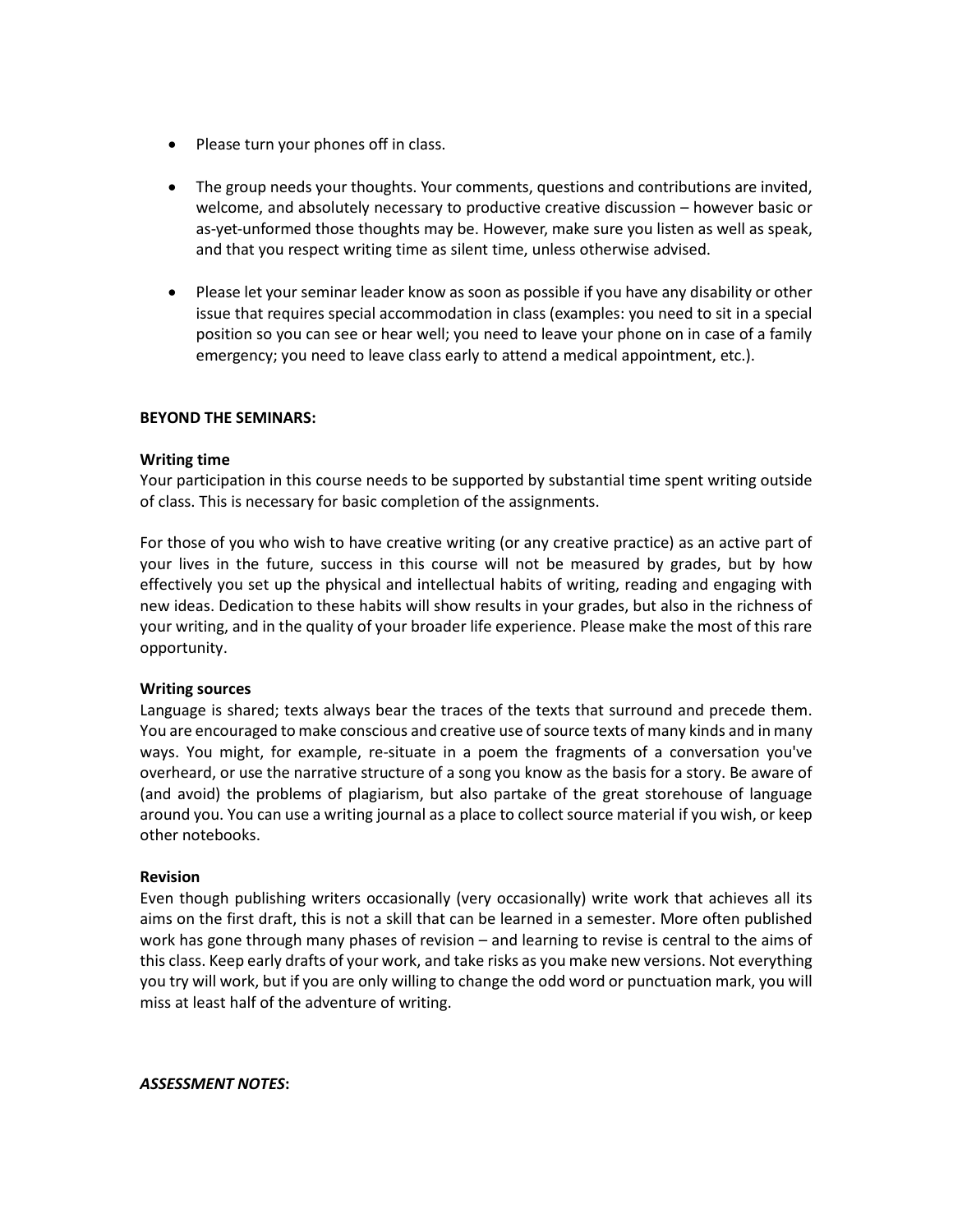- For the purposes of participation assessment, any unexcused lateness beyond 20 minutes of class start time will be marked as an absence.
- Please contact your lecturer immediately if you think you will have difficulty completing any of the requirements or submitting your work on time. Extensions are only granted in exceptional circumstances (for example, for medical reasons or in cases of family emergency), and documentation is required. However, support or resources may also be available to help you manage more minor difficulties, so please don't hesitate to contact me for an appointment to discuss anything that comes up.
- Late assignment submissions will be penalized by three percentage points per day. No work will be accepted more than seven days after the due date, unless an extension has been pre-arranged.
- Assignments should be printed in a plain, legible 11-12 point font, except where your creative intentions demand otherwise.
- Please detach the assignment assessment sheet from this syllabus and attach it to the front of each assignment.
- Assignments should be 1.5x spaced. Save paper and print on both sides.
- Please include a word count at the end of each assignment.
- Assignments should be stapled, or secured in a closed manila folder. Please do not submit your work in clear-files.
- Assignments should be submitted to your seminar leader's assignment box at the English Division office.

## **APPENDIX 1: Workshop Learning Agreement and Feedback Guide**

Workshops are an integral part of any creative writing class. At least twice during the semester you will present written work to your colleagues for discussion and critique. Use this workshop time to help you prepare for assessment. A schedule of allocated dates for these workshops will be drawn up within the first few classes. If you forget to bring in work to class, you will be responsible for distributing this work by email. Ensure you have your class's email addresses at the start of the semester.

## **Learning Agreement**

The purpose of creative writing workshops is not only to provide your work with an audience, though this is important. It is always useful to test the success of your writing on a community of readers in order to gain an idea of what works (what communicates or "carries") and what doesn't. You can then think about *why* some things succeed and others don't. This process of workshop-generated reflection is key to good revision and to informing the critical selfcommentaries that form part of all assessed assignments.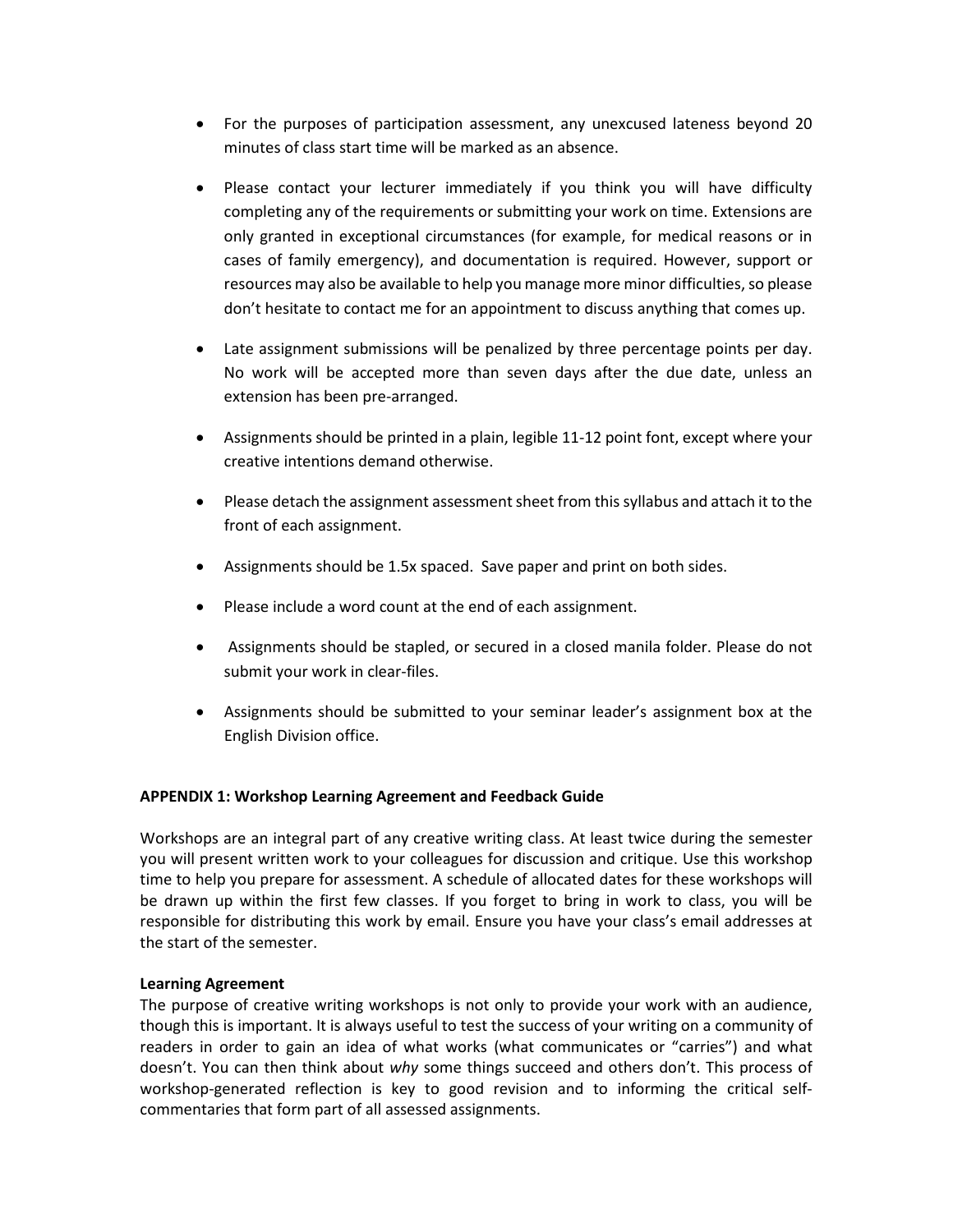But there is more to it than that. In submitting your work for discussion you are providing us – the group – with an opportunity to think about some of the key issues in creating stories, poems, novels, and scripts. These issues may be technical, ethical, perceptual, philosophical… And it isn't just you – the author – who benefits. In analysing your work, we are all pressed in to thinking about the issues your work raises.

The workshop provides us all with an opportunity to learn, regardless of whose writing is under discussion. For this reason it is crucial that you participate in every session. Your participation will benefit you as much as the person whose work is being discussed.

Although undertaking studies in creative writing demonstrates willingness to engage in the workshop process, not everyone enjoys having their work discussed, let alone dissected; not everyone feels comfortable in the spotlight. It *can* be a trying experience. It can also seem quite at odds with the day-to-day reality of writing, which usually involves silence and solitude. Even those of us who do feel at ease may struggle to cope with certain kinds – and levels – of criticism. It is therefore important that your criticism be constructive.

In order for your criticism to be constructive, you should endeavor to identify and praise what does succeed before you go on to talk about what might not. And in discussing what works less well, you should try always to think about solutions, remedies, the ways in which a difficulty might be resolved. What is the problem exactly? How do you think it might be fixed? Bear in mind that the improvement of technique and structure – insofar as these can be separated from theme and from one's personal philosophy – is our primary focus.

Needless to say, whatever your feelings about the writer, it is the work you should be focused upon. The workshop is not a place to air personal grievances and the work itself should never become a pretext for other kinds of criticism. This guideline for conduct should, naturally, apply to correspondence outside the classroom as well. Moreover, the confidentiality of someone else's written work must be respected; that which is meant for discussion in the workshop should not be shared elsewhere.

## **Feedback guide**

The writing workshop is an opportunity for you to share your creative writing in progress with the group, but also an opportunity for you to aid in the development of others' work. There are a few guidelines for giving and receiving feedback which will make the sessions as productive and useful as possible, so please bear them in mind. Refer to this list if you get stuck when giving feedback.

## **Giving Feedback:**

- Give an overall response at the end that is positive and supportive and balances criticism with praise. Think 'critical sandwich' – a positive comment, followed by a more critical, questioning comment, followed by another positive comment.
- Everyone is expected to contribute in class, bear in mind the above when making comments in class.
- Avoid psycho-analysing the writer, assuming their work is biographical, or giving comments that are personal in any way.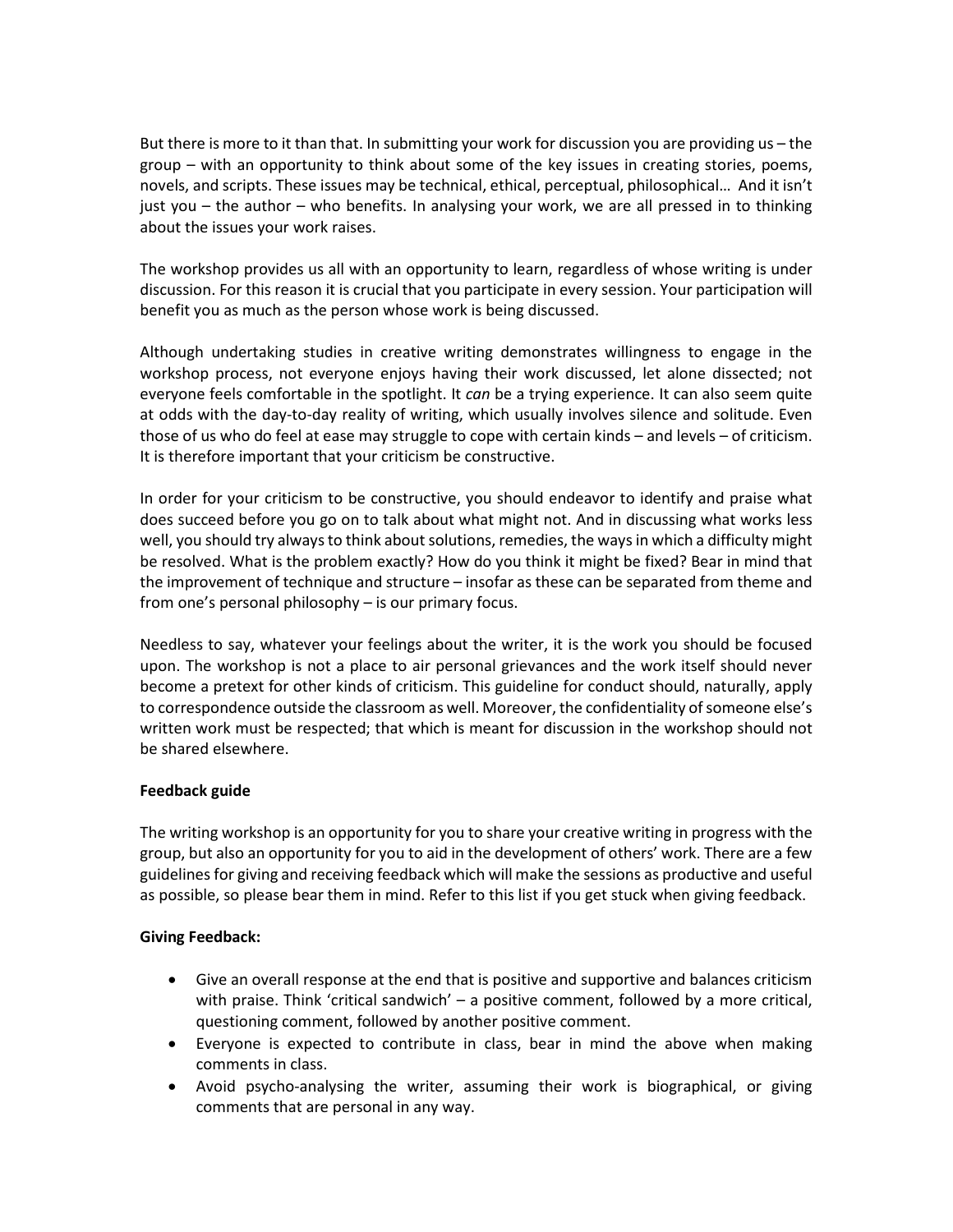• It is useful to write comments or mark/underline your copy, then give this copy to the person presenting

# **Things to consider when giving feedback:**

## **Initial impressions:**

- What's your 'gut feeling' about the piece, what first impressions do you have?
- When you have read it, what remains, are there certain images or ideas that linger in your consciousness?
- What are the most significant aspects of the piece?
- What were the strongest images or ideas?
- Did it feel fresh, original or distinctive?
- Was it hard to put down?
- What are its strong points? Its weaker areas?
- Does it feel complete?
- Are you left with a sense of satisfying mystery, or confusion?
- What do you think the piece is about?
- Did the piece provoke thought?
- Does the piece feel complete, rounded, or like a fragment?

After the initial impressions, you need to focus on more technical areas:

**Please make sure you read all the work that is due to be workshopped that week, make notes on the work to help you participate in discussion, and bring your copies of the work back to class.** 

## **Receiving Feedback**

- Remember you are in the privileged position of having a cross-section of your potential readership spending lots of time looking at your work in detail.
- During feedback in class it's useful to stay silent for the initial feedback. This avoids leading the reader towards a particular interpretation of your work, and means you will get an outside view of your writing.
- Be open to feedback and see it as a positive way to improve and develop your work.
- Don't take more critical comments personally, instead think constructively about how you can use that information to improve your work.

## **APPENDIX 2: HSS English Division: Definition and Penalties for Plagiarism**

## **Definition**

Plagiarism (from the Latin word for 'kidnapper') is the deliberate or accidental presentation of someone else's ideas or words as your own. This includes: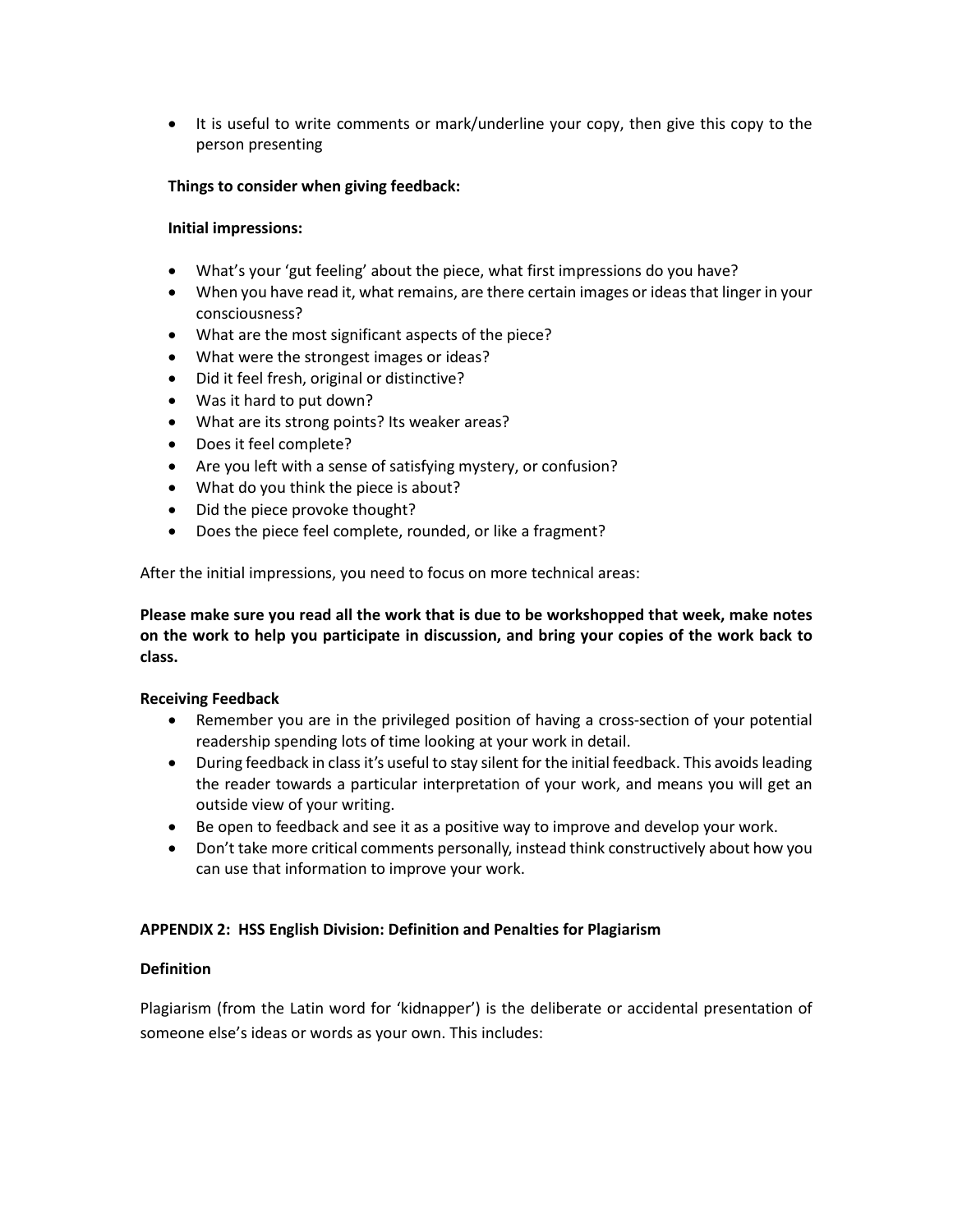• The unacknowledged use of words, images, diagrams, graphs, or ideas derived from any source such as books, journals, magazines, the visual media, and the internet. Note: cutting and pasting words from the internet into your own essay, even if you reword them, is still plagiarism.

• Copying the work of a fellow student, having another student write one's assignments, or allowing another student to borrow one's work.

• Buying and/or copying essays, assignments, projects etc from the internet or any other source and handing them in as your own.

Please bear in mind that your lecturers know the subject and have read widely. They therefore can spot unreferenced quotations, and can tell the difference between university level writing and that of published scholars.

# **Penalties**

• If a first year student is caught plagiarizing, and it is the student's first offense, the student will have the opportunity to rewrite the paper with one grade reduction.

• After the first year of studies, it is expected that a student thoroughly understands the implications of plagiarism. Thus, after the first year, or if a student is caught plagiarizing a second time, the student will receive an F for the assignment.

## **Why plagiarism is academically dishonest**

• The unacknowledged borrowing of another's work is theft.

• Independent and creative thinking, as well as intellectual responsibility, are fundamental to a humanities education, and cannot be developed if one simply borrows the work of another.

## **How to avoid academic dishonesty**

## *Plagiarism*

• If you use an author's exact words, you must put them in quotation marks. If you paraphrase another's ideas, you again must indicate the source to your reader.

- Facts and statistics that are not "common knowledge" must be referenced.
- Be sure to use the method of citation recommended by your professor.
- If in doubt, it is always best to reference your material.

• Remember that your lecturer wants to see your ideas and interpretations. Avoid excessively quoting secondary sources and show your reader your thinking.